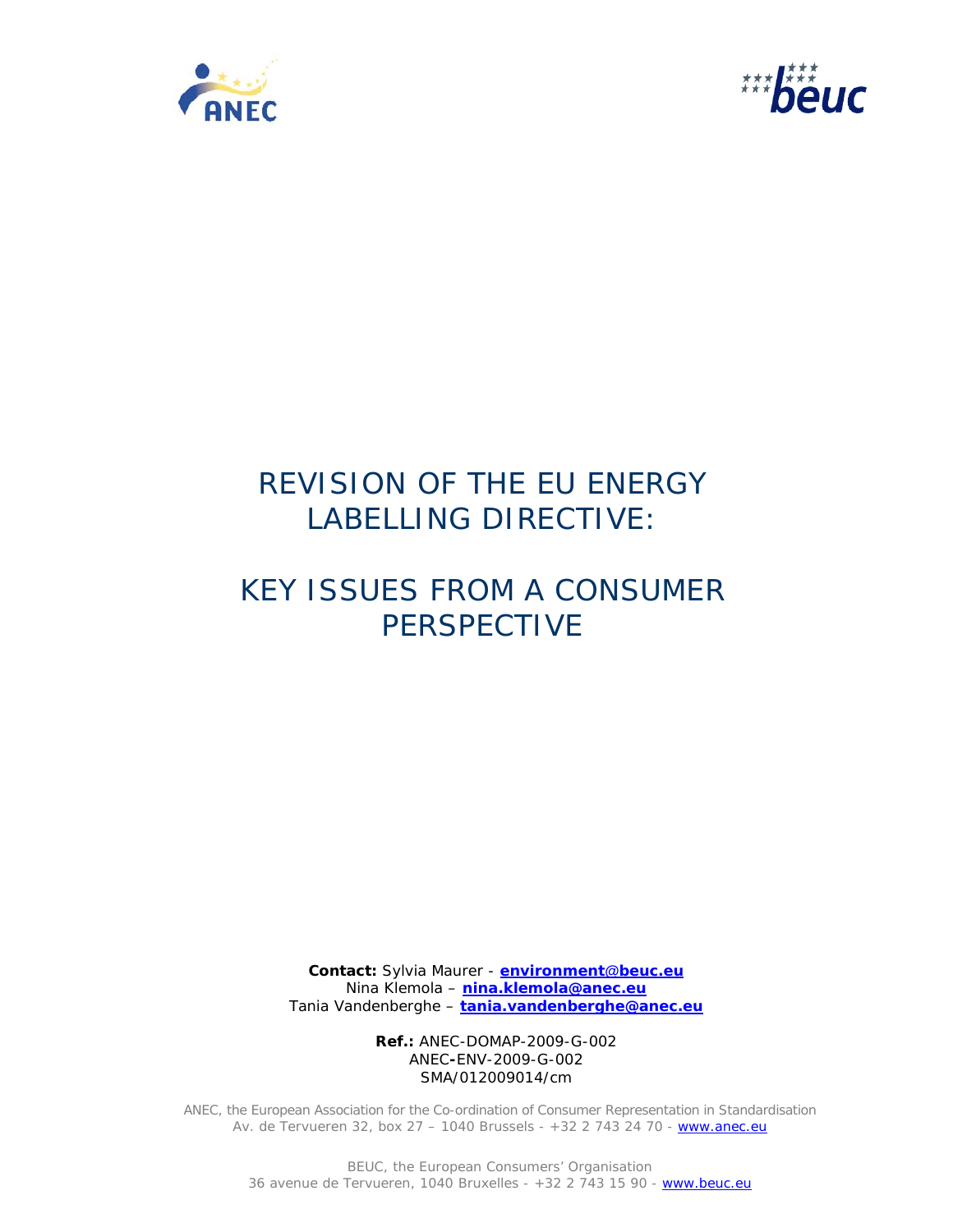



## **Introduction**

In July 2008, the European Commission published an Action Plan on Sustainable Consumption and Production & Sustainable Industrial Policy. As part of this Action Plan, the Commission proposed a revision of the EU Energy Labelling Directive  $(92/75/EEC)<sup>1</sup>$ . The overall objective of the Commission in revising the Energy Label Directive<sup>2</sup> is to extend the framework to products which do not use energy but have an impact on energy efficiency.

The EU Energy Label which has been in place for over fifteen years is a success story for consumers. The message "buy A" is easy to understand and contributed therefore considerably to an uptake of more energy efficient household appliances. It is of utmost importance that the layout of the label has to be kept simple and meaningful for consumers. Thus, the layout of the current A-G label should not be changed. However, there is an urgent need to adapt the scheme in order to make it possible to update it in a flexible and dynamic way without confusing consumers.

### **Key issues from an ANEC and BEUC perspective**

This document outlines the major issues which should be taken into account in the revision of the Directive from an ANEC and BEUC point of view.

ANEC and BEUC welcome the revision of the Directive, as it should drive down energy use and push the industry to develop more energy efficient products. Five aspects are considered of primary importance:

- **1. Extending the scope is beneficial for consumers and environment**
- **2. Continuity with the A-G layout of the EU Energy Label (meaningful and simple label) needs to be ensured**
- **3. Responsibilities and powers of the Member States to be strengthened**
- **4. The energy label must remain compulsory**
- **5. "End-users" versus "consumers"**

 $\overline{a}$ 

**2**

<sup>&</sup>lt;sup>1</sup> Council Directive 92/75/EEC of 22 September 1992 on the indication by labelling and standard product information of the consumption of energy and other resources by household appliances.

 $2$  Proposal for a Directive of the European Parliament and of the Council on the indication by labelling and standard product information of the consumption of energy and other resources by energy-related products (COM(2008)778final)

ANEC, the European Association for the Co-ordination of Consumer Representation in Standardisation Av. de Tervueren 32, box 27 – 1040 Brussels - +32 2 743 24 70 - www.anec.eu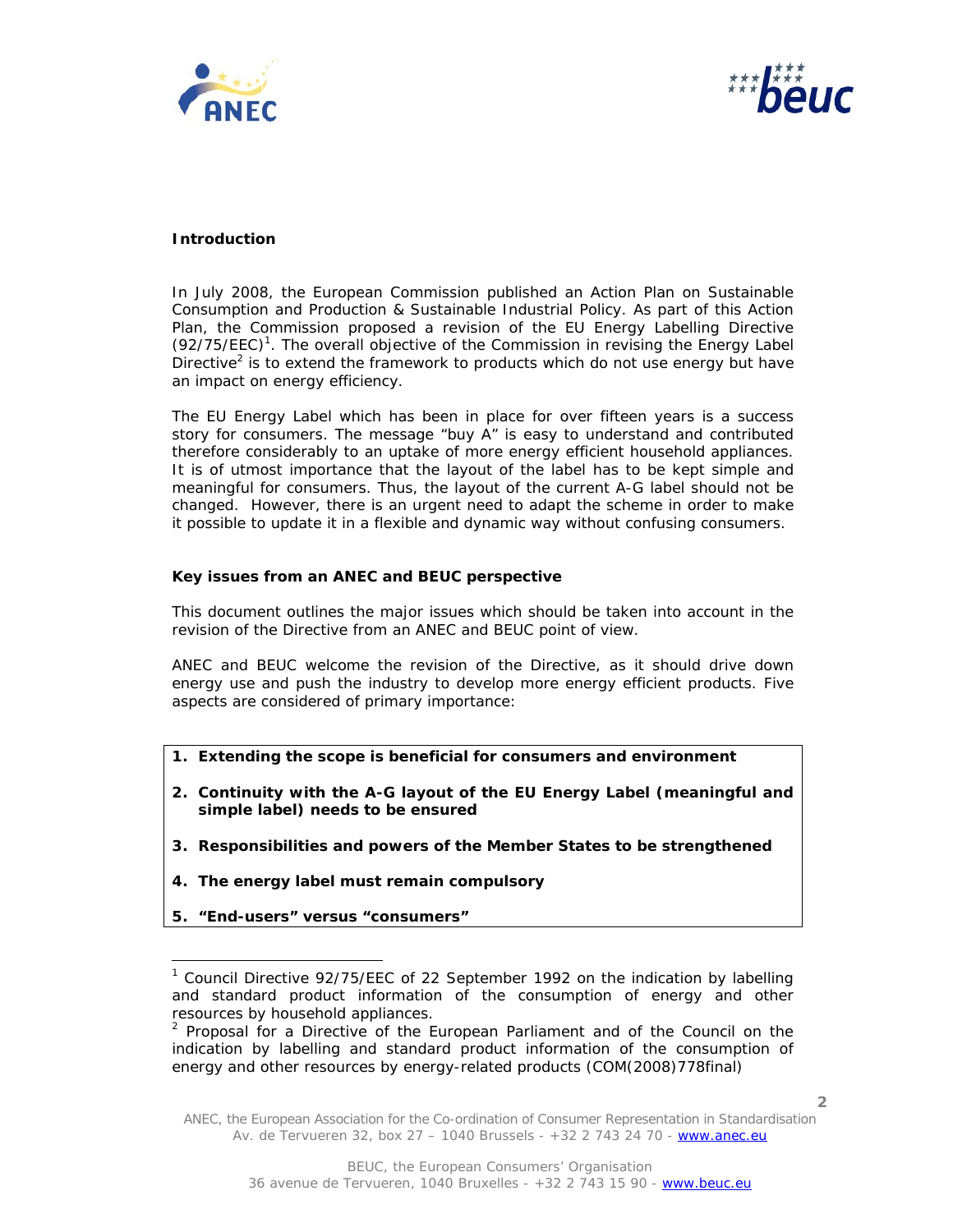



## **1. Extending the scope is beneficial for consumers and environment**

## *Extension to energy-related products*

ANEC and BEUC welcome that the Energy Label scheme will be extended from energy-using household appliances to energy-related products such as windows. With this extended information tool consumers will be able to compare also products which do not use energy to function but which have a considerable impact on energy efficiency during the use phase. Thus, consumers will be enabled to make informed choices.

However, a real sustainable product policy which also stimulates the demand of consumers for better products can only be achieved by a mix of different mandatory and voluntary instruments. In this context, it should be ensured that other instruments which are already in place such as Eco-design and the Eco-label are complementary to the Energy Label.

#### *"Significant impact" needs to be defined*

Energy-related products which have a significant impact on the consumption of energy are included in the scope of the proposed Directive. The term "significant impact" is however not defined in Article 2 of the proposal. We consider it crucial to determine the meaning of "significant" as it could otherwise be misinterpreted or be subject to contradictory interpretations. In addition, it is not clear in the proposal who decides what a significant impact is.

#### *Exclusion of second-hand products*

ANEC and BEUC welcome that second hand products are excluded from the scope of the proposed Directive<sup>3</sup>.

## **2. Continuity with the A-G layout of the current EU Energy Label (meaningful and simple) needs to be ensured**

#### *Layout of the label needs to be kept simple and meaningful*

The EU Energy Label which has been in place for over fifteen years is a success story for consumers and the environment. The familiar format of the energy label with A-G colour bar ratings has achieved a high recognition by consumers. The

j

<sup>&</sup>lt;sup>3</sup> See draft Directive, Article 1, point 3(a)

ANEC, the European Association for the Co-ordination of Consumer Representation in Standardisation Av. de Tervueren 32, box 27 – 1040 Brussels - +32 2 743 24 70 - www.anec.eu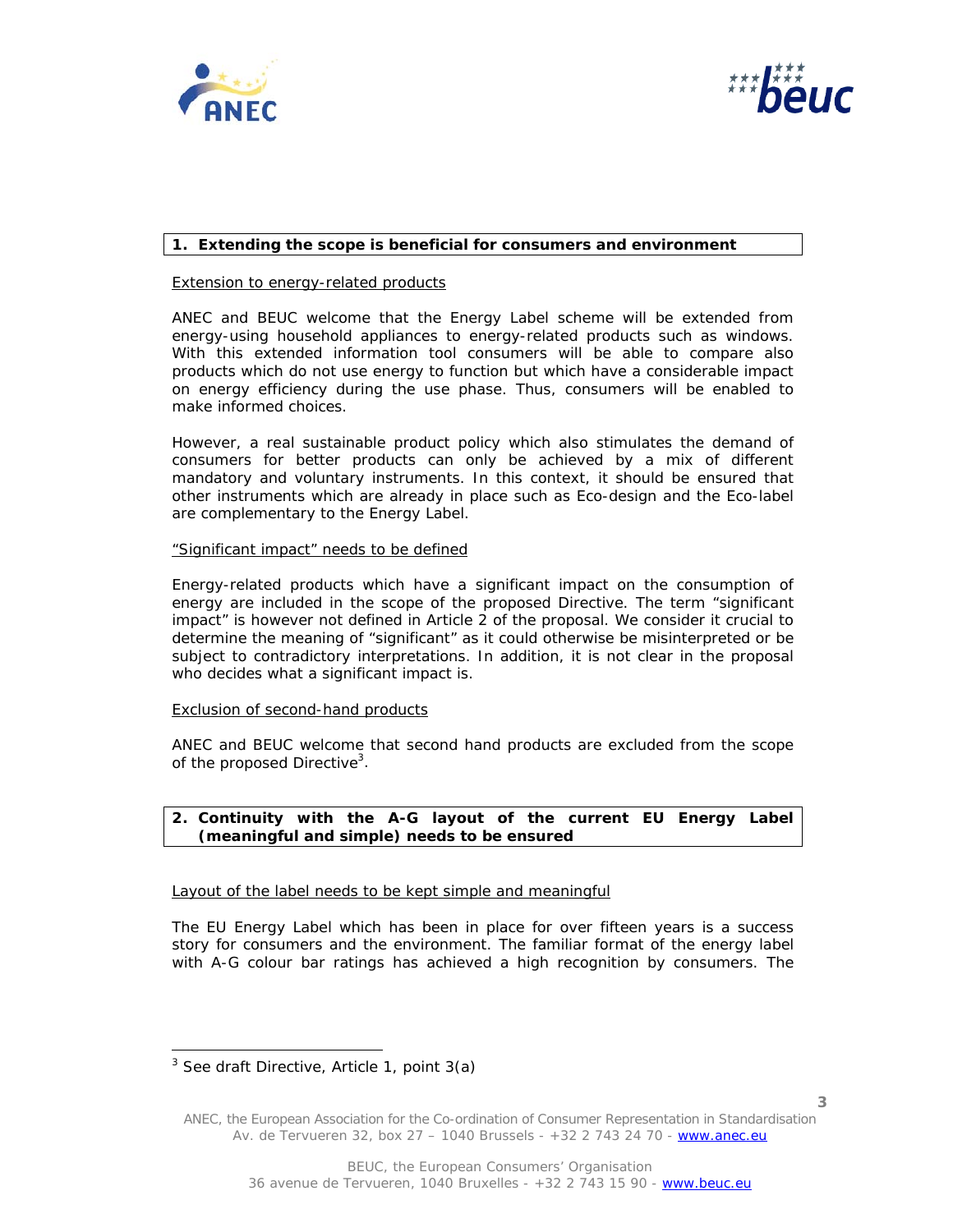



message "buy A" is easy to understand<sup>4</sup> and contributed therefore considerably to an uptake of more energy efficient household appliances.

Of utmost importance is that the layout of the label needs to be kept simple and meaningful for consumers. We therefore believe that the layout of the current A-G label should not be changed and should be retained as the basis for imparting consumer information. This is also important in respect to distance selling including the internet.

We welcome the introduction in the proposed Directive that Member States shall ensure that information is brought to the attention of end-users by means of a label related to products offered to end-users directly or indirectly by any means of distance selling including the internet<sup>5</sup>.

We welcome that the draft Directive underlines that the design and content of the label should have as far as possible uniform design characteristics across product groups<sup>6</sup>. A uniform label design is one of the most important preconditions for a high level of recognition and thereby awareness of consumers.

However, we are highly concerned about ongoing decisions to change the layout of the successful A-G label. While industry is proposing to replace the successful A-G scale with a very confusing numerical scale from 1-7 the Commission is discussing a double scale with numbers and letters as a possible compromise. The numerical as well as the double scale would be far too complex for consumers to understand and would not provide any added value with regard to stimulating demand for more energy efficient appliances.

#### *Empiric research has shown strong support for the A-G label*

Recent empiric research<sup>7</sup> has shown that consumers across the EU understand the message to buy "A" products.

ANEC, BEUC, the UK National Consumer Council, the UK Energy Savings Trust and the UK Government's Department for Environment, Food and Rural Affairs (DEFRA), carried out empiric research concerning the consumers' perception of the A-G energy label<sup>8</sup>. Altogether seven thousand answers were received from consumers from seven different EU Member States (UK, NL, PL, I, F, D, DK). The

j

<sup>&</sup>lt;sup>4</sup> ANEC, BEUC, Consumer Focus (formerly UK National Consumer Council), the UK Energy Saving Trust and the UK Department for environment, Food and Rural Affairs (DEFRA) asked Ipsos Mori to carry out empirical research concerning consumers perception of the A-G label. The study results are available at: http://www.anec.eu/attachments/ANEC-PR-2008-PRL-009.pdf

http://docshare.beuc.org/docs/1/AFMPOJOBAKHAIJEFBEKJPKPGPDBW9DBWBY9DW 3571KM/BEUC/docs/DLS/2008-00801-01-E.pdf

http://docshare.beuc.org/docs/2/AFMPOJOBAKHAIJEFBEKJPKPGPDBW9DBWBD9DW 3571KM/BEUC/docs/DLS/2008-00800-01-E.pdf 5 See draft Directive, Article 4(1)

<sup>&</sup>lt;sup>6</sup> See draft Directive, Article 11, number 4 (d).

<sup>&</sup>lt;sup>7</sup> Reference to joint research

<sup>&</sup>lt;sup>8</sup> The survey has been carried out by IPSOS Mori in May 2008.

ANEC, the European Association for the Co-ordination of Consumer Representation in Standardisation Av. de Tervueren 32, box 27 – 1040 Brussels - +32 2 743 24 70 - www.anec.eu

**<sup>4</sup>**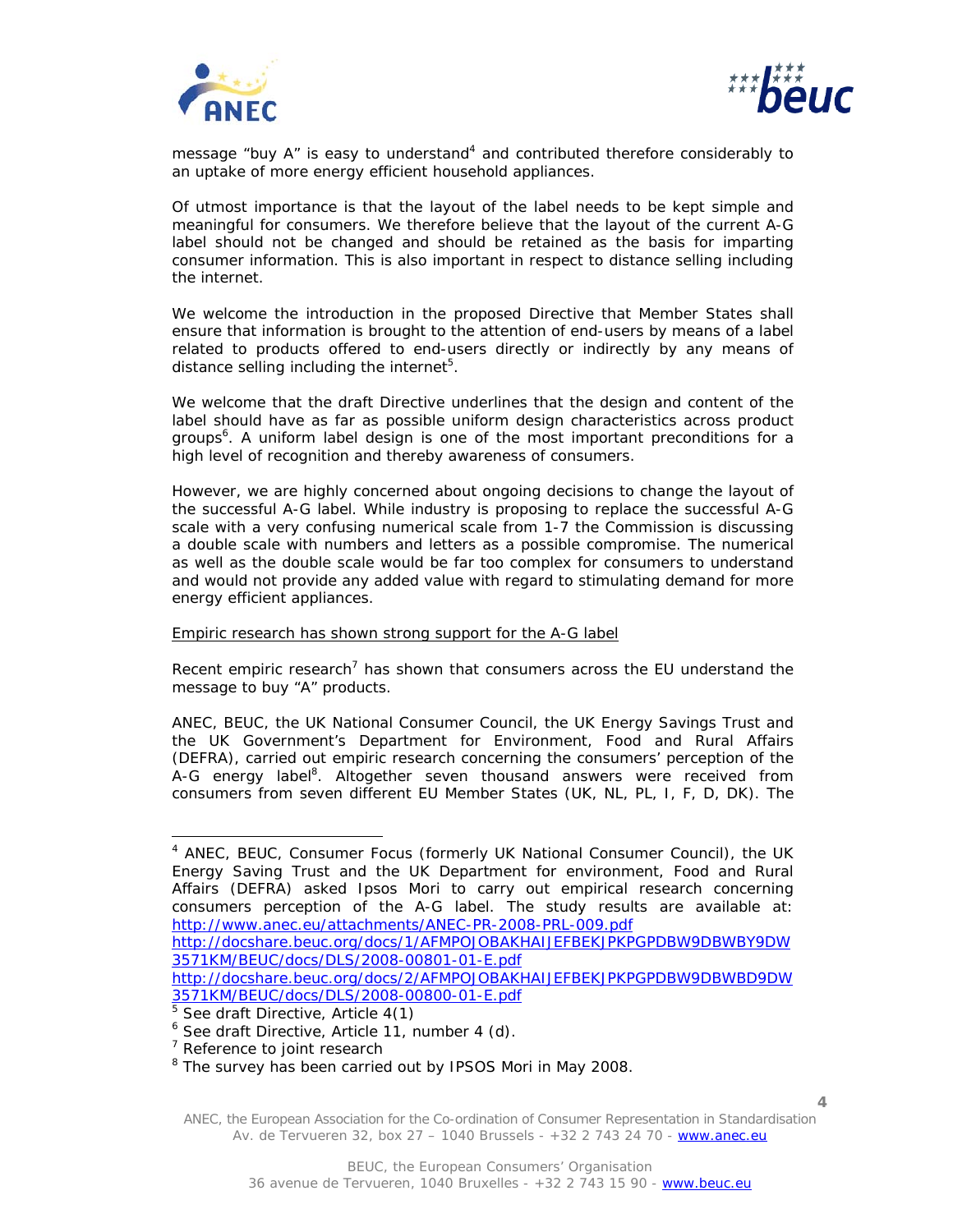



main conclusion of this research is that the A-G label is not only very well known by consumers but is also used as practical decision guidance.

The market research has illustrated that the level of awareness of the A-G label is strong in all markets. Even in the country with the lowest awareness, over 80% of consumers had seen the Energy Label before. The level of awareness was highest in Denmark, Netherlands and France where 95% of consumers answered they had seen the A-G label before.

When respondents were asked to identify the letter signifying the most energy efficient product the overwhelming majority of respondents in all countries correctly identified the letter "A" as the best (between 97% and 99%). This shows clear evidence that consumers fully understand how the scale works and which products they should choose if they want to opt for energy efficient appliances.

When the A-G and the 7-1 label was shown to consumers, the great majority found the A-G easier to understand than the numerical scale.

As the numerical scale would shift upwards over time, we also tested the comprehension of a 9-3 label compared to the A-G. Also in this case the great majority preferred the A-G label.

In view of these findings, we do not understand why the Commission is envisaging fundamental changes to a label which is successful and strongly supported by consumers.

## *A-G ratings need to be revised on a regular basis*

There is an urgent need to adapt the scheme in order to make it possible to update it in a flexible and dynamic way without confusing consumers. The revised scheme should drive down energy use and push the industry to develop more energy efficient products.

Updates to the scheme should be carried out regularly, with the revised classes and criteria set in advance in the legislation. This will ensure transparency and predictability, in particular for manufacturers, and will steer the market towards more energy efficient products. This timely reclassification of products will also ensure that consumers always get one of the most energy efficient products on the market.

## **3. Responsibilities and powers of the Member States to be strengthened**

We welcome the proposal by the Commission in Article 3(1) to require Member States to ensure better cooperation and information exchange between Member State authorities, and stress the important role of the Commission in overseeing and encouraging such cooperation. Sharing best practices and expensive testing

ANEC, the European Association for the Co-ordination of Consumer Representation in Standardisation Av. de Tervueren 32, box 27 – 1040 Brussels - +32 2 743 24 70 - www.anec.eu

**5**